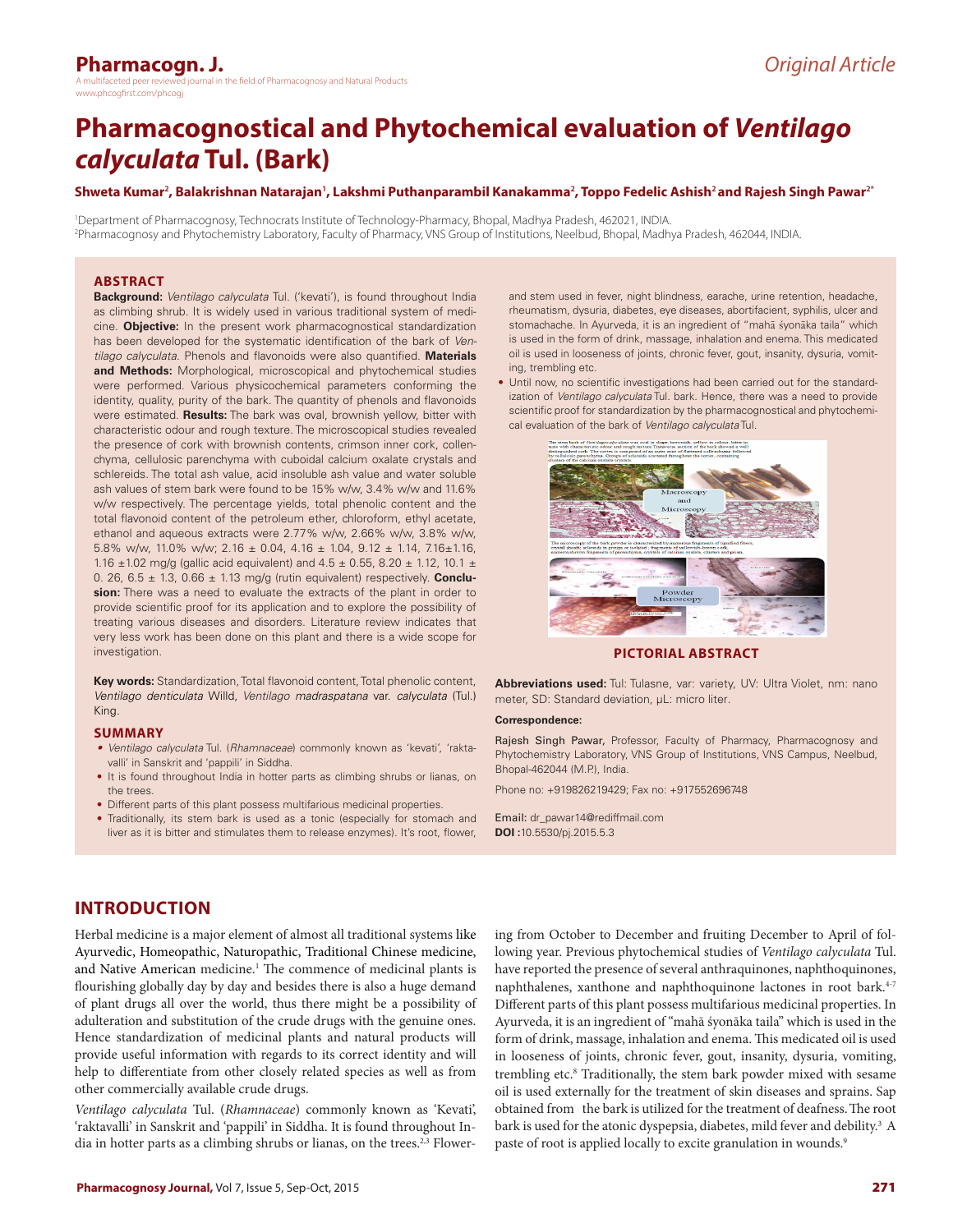Until now, no scientific investigation had been carried out for standardization of *Ventilago calyculata* Tul. Bark. Hence, there was a need to provide scientific proof for standardization by the pharmacognostical and phytochemical evaluation of the bark of *Ventilago calyculata* Tul.

# **MATERIALS AND METHODS**

## *Plant collection and Authentification*

The stem bark of *Ventilago calyculata* were collected from the local area of Bhopal, Madhya Pradesh, in the month of October 2010 and authenticated by Dr. Zia Ul Hassan, Botanist, Saifia College of Science and Education, Bhopal, Madhya Pradesh. The voucher specimen (248/Bot/ Saifia/11) was deposited in Department of Pharmacognosy*,* Technocrats Institute of Technology, Pharmacy, Bhopal, Madhya Pradesh. The barks were washed thoroughly with tap water, shade dried, homogenized to coarse powder and stored in air tight bottle.

*Pharmacognostic studies*

#### *Macroscopic characteristics*

For morphological observations, fresh barks approx. 2-5 cm in lengths was used. The macromorphological features of the bark were observed under magnifying lens.<sup>10</sup>

#### *Fluorescence analysis*

Powdered material was analyzed under visible light, short ultra-violet light, long ultra-violet after treatment with organic and inorganic reagents was carried out for the powder.<sup>11</sup>

#### *Microscopic characteristics*

Bark sample was fixed and specimens were cast into paraffin blocks.<sup>12</sup> The paraffin embedded specimens were sectioned with the help of rotary microtome. The sections were stained<sup>13</sup> and glycerin mounted slides were observed. Photographs with different magnification were taken with Nikon Lab Photo 2 microscopic units. Powder microscopy was also carried out and the specific diagnostic characteristics were recorded.15

#### *Physicochemical parameters*

The physicochemical parameters like total ash value, loss on drying, water soluble ash value, acid insoluble ash value were determined as per WHO guidelines.<sup>16</sup> For physicochemical investigation, 10 g of powder was extracted by individual cold percolation method using alcohol and water as solvent. The solvent was evaporated to dryness and the dried crude extracts were stored in air tight bottle.

The dried and coarse powder of stem bark of *Ventilago calyculata* was extracted with the solvents of increasing polarity successively by hot extraction method using Soxhlet apparatus. The percentage yield of stem bark extracts viz. petroleum ether, chloroform, ethyl acetate, ethanol and aqueous extract was calculated.

#### *Phytochemical analysis*

The dried and coarse powder of stem bark of *Ventilago calyculata* was subjected to qualitative phytochemical analysis.<sup>17,18</sup>

#### *Quantitative Determination of Phytochemical Constituents*

#### **Determination of Total Phenolic Content***<sup>19</sup>*

For quantitative estimation of total phenolic component Folin-Ciocalteu phenolic reagent was used. 0.5 ml of sample (1mg/ml) solution was mixed with 2.5 ml of Folin Ciocalteu phenolic reagent (10%) and 2 ml of 7.5 %  $\mathrm{Na_{2}CO_{_{3}}}$  solution and mixed. After that reacting mixture was incubated for 30 min at room temperature in dark condition and measured the absorbance at 760 nm. Here gallic acid was used as standard. The sample was tested in triplicate and a calibration curve for gallic acid was obtained. The results were compared to gallic acid calibration curve and the total phenolic content of extract was expressed as mg of gallic acid

equivalents (GAE) per gram of dry extract.

#### **Determination of Total Flavonoids Content***<sup>20</sup>*

The spectrophotometer assay for the quantitative determination of flavonoid content was carried out as described by Wang *et al*. with minor modifications using rutin as a standard. Briefly, extracts or standard solutions (0.25 mL) were mixed with 1.25 mL distilled water and 75 μL 5% NaNO<sub>2</sub>. After 6 min, 75 µL of 10% AlCl<sub>3</sub> was added. After another 5 min, 0.5 mL of 1 M NaOH was added to the mixture. Immediately, the absorbance of the mixture was determined at 510 nm *versus* prepared water blank. Total flavonoids content was expressed as mg rutin equivalents (RE) per gram dry extract.

*Statistical analysis:* The data was expressed as mean ± SD. The significance of differences among the group was assessed using one way analysis of variance (ANOVA). P≤0.05 were considered as significance.

# **RESULTS AND DISCUSSION**

#### *Macroscopic characteristics*

The stem bark of *Ventilago calyculata* is more or less oval or rounded in shape, outer bark is brownish yellow with crimson striations. It is bitter in taste with characteristic odour and rough texture. (Figure 1)



**Figure 1:** Macropscopy of *Ventilago calyculata.* (A) *Ventilago calyculata* in the natural habitat; (B)Arial part showing the fruits; (C) Stem bark of *Ventilago calyculata*; (D) Powdered bark.

#### *Fluorescence analysis*

Fluorescence characteristic of powdered stem bark of *Ventilago calyculata* were observed for resolution of doubtful specimen. Powdered material was analyzed under visible light, short ultra-violet light, long ultraviolet after treatment with organic and inorganic reagents (Table 1).

#### *Microscopic characteristics*

Transverse section of the bark showed a well distinguished cork consists of numerous layers of small thin walled flattened cells arranged in radial rows and having yellowish brown contents which give a purple color with alkalies. The cortex is composed of an outer zone of flattened collenchyma followed by a large inner zone of thin walled flattened cellulosic parenchyma. Groups of sclereids scattered throughout the cortex. Some of them contain clusters of the calcium oxalate crystals. The secondary phloem is transversed by 1-5 seriate medullary rays, the sieve tubes are arranged in tangential bands alternating with the phloem fibers and phloem parenchyma. The fibers usually occur in small groups which are surrounded with parenchyma cells, each containing prism of calcium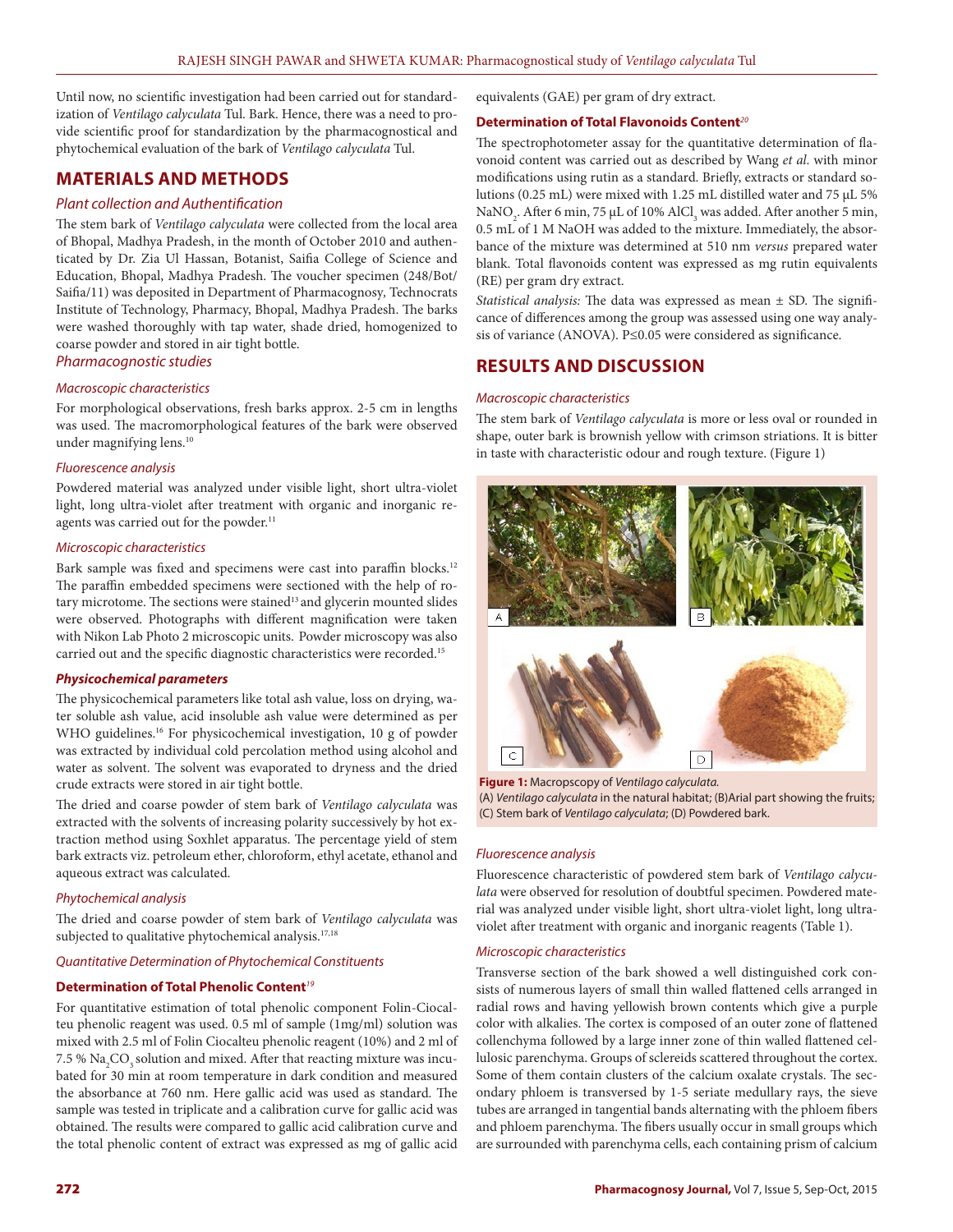#### **Table 1: Fluorescence characteristics of dried powder of** *Ventilago calyculata*

| <b>Powder + Reagent</b>     | <b>Color observed in Ordinary</b><br>light | <b>Color observed under UV Short</b><br>$(254 \text{ nm})$ | <b>Color observed under UV Long</b><br>(365nm) |
|-----------------------------|--------------------------------------------|------------------------------------------------------------|------------------------------------------------|
| Powder as such              | <b>Brown</b>                               | Green                                                      |                                                |
| Powder+1N NaOH in water     | Dark green                                 | Brownish-green with black spots                            | Yellow with white spots                        |
| Powder +1N HCl              | Yellow with pinkish spots                  | Yellow                                                     | Yellow with black spots                        |
| Powder+50% $H2SO4$          | <b>Brown</b>                               | Yellow                                                     | Yellow with pink spots                         |
| Powder + Formaldehyde       | White                                      | <b>Brown</b>                                               | Yellow                                         |
| Powder + 5% Ferric chloride | <b>Brown</b>                               | <b>Brown</b>                                               | Black                                          |
| Powder + Iodine             | Black                                      | Yellow                                                     | <b>Black</b>                                   |

oxalate forming a crystal sheath. (Figure 2).



**Figure 2:** Photomicrograph of Transverse section (T.S.) of stem bark of Ventilago calyculata x400

(A) T.S. showing epidermis, cork, xylem parenchyma, xylem vessel, medullary rays; (B) T.S. showing secondary xylem, mucilage canal, secondary phloem

The powder of the bark powder is characterized by numerous fragments of lignified fibers, fibers in groups accompanied by crystal sheath; sclereids in groups or isolated ; fragments of yellowish–brown cork, numerous brown fragments of parenchyma, crystals of calcium oxalate, clusters and prism. The crystals are cuboidal in shape scattered in the powder. The crystals are in regular vertical fills or strands and vary in shape and sizes (Figure 3).



**Figure 3:** Photomicrograph of powder characteristics of stem bark of *Ventilago calyculata* x400

(A) Fibre; (B) Fragments of phloem tissue and medullary rays; (C) Sclereids; (D) Prismatic crystals of calcium oxalate

#### *Physicochemical parameters*

Physicochemical parameters of any drug give an idea of the earthy matter and/or inorganic composition and/or other impurities present along with a drug. The total ash value, acid insoluble ash value and water soluble ash value of stem bark were found to be 15% w/w, 3.4% w/w and 11.61% w/w respectively. The moisture content of the powdered drug was evaluated using loss on drying method and value observed was 3.18% w/w (Table 2).

#### **Table 2: Physiochemical analysis of dried powder of** *Ventilago calyculata*

| <b>S. No.</b>  | <b>Values</b>      | Stem bark (% w/w)   |
|----------------|--------------------|---------------------|
| Ash values     |                    |                     |
| 1              | Total ash value    | not more than 11.61 |
| 2              | Acid insoluble ash | not more than 4.2   |
| 3              | Water soluble ash  | not more than 7.41  |
| Loss on drying |                    | 3.18                |

The dried and coarse powder of stem bark of *Ventilago calyculata* was extracted with the solvents of increasing polarity successively by soxhlet apparatus, while the aqueous extract was obtained by cold maceration method. The percentage yield of stems bark extracts *viz*. petroleum ether, chloroform, ethyl acetate, ethanol and aqueous extract were found to be 2.77% w/w, 2.66% w/w, 3.8% w/w, 5.8% w/w, 8.0% w/w respectively (Table 3).

#### **Table 3: Nature and percentage yield of various extracts of dried powder of** *Ventilago calyculata*

| <b>Extracts</b>      | <b>Colour &amp; consistency of</b><br>extract | <b>Percentage yield</b><br>(% w/w) |
|----------------------|-----------------------------------------------|------------------------------------|
| Petroleum ether      | Reddish brown powder                          | 2.77                               |
| Chloroform           | Brownish powder                               | 2.66                               |
| <b>Ethyl</b> acetate | Brownish powder                               | 3.8                                |
| Ethanol              | Dark brown with syrupy<br>consistency         | 5.8                                |
| Water                | Blackish brown powder<br>8.0                  |                                    |

#### *Phytochemical analysis*

The dried and coarse powder of stem bark was tested for the presence of phytoconstituents using reported methods mentioned in the standards and results are given in Table 4. The preliminary phytochemical screening of various extracts was carried out and it was found that petroleum ether extract showed the presence of glycosides, flavonoids, phytosterols and phenolic compounds, chloroform extract showed the presence of glycosides, phenolic compounds, ethyl acetate extract showed the presence of alkaloids, flavonoids, glycosides, phenolic compounds and carbohydrates, ethanol extract showed the presence of carbohydrates, glycosides, phenolic compounds and flavonoids and aqueous extract showed the presence of alkaloids, carbohydrates, phenolic compounds,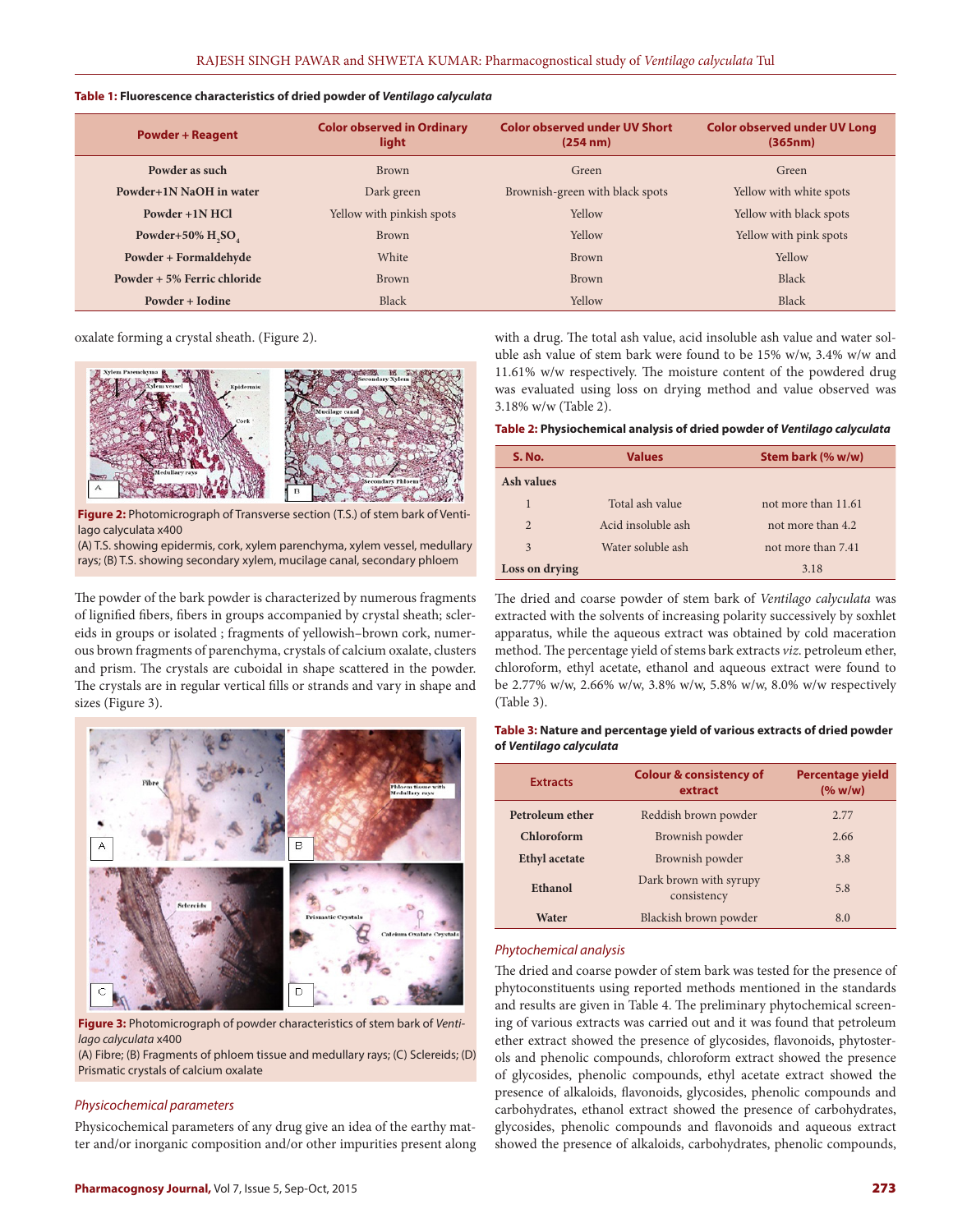| <b>Phytochemical tests</b>    | <b>Petroleum Ether</b> | <b>Chloroform</b> | <b>Ethyl acetate</b>     | <b>Ethanolic</b> | <b>Aqueous</b> |
|-------------------------------|------------------------|-------------------|--------------------------|------------------|----------------|
| <b>Test for Alkaloids</b>     |                        |                   |                          |                  |                |
| Mayer's reagents              |                        |                   | $\overline{\phantom{a}}$ |                  | $+$            |
| Dragendorff's reagent         |                        |                   | $+$                      |                  |                |
| Hager's reagents              |                        |                   | $+$                      |                  | $+$            |
| Wagner's reagent              |                        |                   |                          |                  | $+$            |
| <b>Test for Carbohydrates</b> |                        |                   |                          |                  |                |
| Molisch's test                | $+$                    |                   | $+$                      | $+$              | $+$            |
| Fehling's test                | $+$                    |                   | $+$                      | $+$              | $+$            |
| Benedict's test               | $+$                    |                   | $+$                      | $+$              | $+$            |
| Barfoed's test                | $+$                    |                   | $+$                      | $+$              | $+$            |
| <b>Test for Glycosides</b>    |                        |                   |                          |                  |                |
| Legal's test                  | $+$                    | $+$               | $+$                      |                  |                |
| Borntrager's test             | $+$                    | $+$               | $+$                      |                  |                |
| <b>Baljet</b> test            | $+$                    |                   |                          |                  |                |
| Keller-Killiani               | $+$                    |                   |                          | $+$              |                |
| <b>Test for Phytosterol</b>   |                        |                   |                          |                  |                |
| Libermann Burchard test       | $+$                    |                   |                          |                  |                |
| Salkowski test                | $+$                    |                   |                          |                  |                |
| <b>Test for saponins</b>      |                        |                   |                          |                  |                |
| Foam                          |                        |                   |                          |                  | $+$            |
| Heamolysis                    |                        |                   |                          |                  | $+$            |
| <b>Test for Flavonoids</b>    |                        |                   |                          |                  |                |
| Shinoda's test                | $+$                    |                   | $+$                      | $+$              | $^{+}$         |
| Test for Mucilage             |                        |                   |                          |                  | $+$            |
| Test for Tannins/Phenols      |                        |                   |                          |                  |                |
| Lead acetate                  | $+$                    | $+$               | $+$                      | $+$              |                |
| Ferric chloride test          | $+$                    | $+$               | $+$                      | $+$              | $+$            |

#### **Table 4: Qualitative chemical tests performed in the various extracts dried powder of** *Ventilago calyculata*

+ Present – Absent

#### **Table 5: Total phenolic content of extracts of** *Ventilago calyculata*

| S.No.                   | <b>Plant extract</b><br>Gallic acid equivalent $(mg/g)$ |                   |
|-------------------------|---------------------------------------------------------|-------------------|
| 1                       | Petroleum ether                                         | $2.16 \pm 0.04*$  |
| $\overline{2}$          | Chloroform                                              | $4.16 \pm 1.04*$  |
| 3                       | <b>Ethyl</b> acetate                                    | $9.12+1.14*$      |
| $\overline{\mathbf{4}}$ | Ethanol                                                 | $7.16 \pm 1.16^*$ |
| 5                       | <b>Aqueous</b>                                          | $1.16 \pm 1.02^*$ |

\*Values are means of triplicate determination ± Standard deviation

saponins and flavonoids. The total phenolic content of the petroleum ether, chloroform, ethyl acetate, ethanol and aqueous extracts were 2.16  $\pm$  0.04, 4.16  $\pm$  1.04, 9.12  $\pm$  1.14, 7.16  $\pm$  1.16 and 1.16  $\pm$  1.02 mg/g gallic acid equivalent respectively (Table 5). The total flavonoid content of petroleum ether, chloroform, ethyl acetate, ethanol and aqueous extracts were  $4.5 \pm 0.55$ ,  $8.20 \pm 1.12$ ,  $10.1 \pm 0.26$ ,  $6.5 \pm 1.3$  and  $0.66 \pm 1.13$  mg/g rut in equivalent respectively (Table 6).

The present study dealt with the pharmacognostic and phytochemical investigation of stem bark of *Ventilago calyculata*. Morphological and microscopic studies of the stem bark will enable to identify the crude drug. Ash values, extractive values can be used as reliable aid for detecting adulteration. The information obtained from preliminary phytochemical screen-

#### **Table 6: Total flavonoid content of extracts of** *Ventilago calyculata*

| S.No.                   | <b>Plant extract</b> | <b>Rutin equivalent(mg/g)</b> |
|-------------------------|----------------------|-------------------------------|
| 1                       | Petroleum ether      | $4.5 \pm 0.55*$               |
| $\overline{2}$          | Chloroform           | $8.20 \pm 1.12*$              |
| 3                       | <b>Ethyl</b> acetate | $10.1 \pm 0.26*$              |
| $\overline{\mathbf{4}}$ | Ethanol              | $6.5 \pm 1.3*$                |
| 5                       | <b>Aqueous</b>       | $0.66 \pm 0.13*$              |

\*Values are means of triplicate determination ± Standard deviation

ing will be useful in finding out the genuineness of the drug. These simple but reliable standards will be useful to a lay person in using the drug as a home remedy. Also the manufacturers can utilize them for identification and selection of the raw material for drug production.

### **CONCLUSION**

The plant *Ventilago calyculata* is widely used in various traditional system of medicine as a herbal remedy. It has been used since centuries as a tonic, in treatment of diarrhea, liver disorders, inflammation, leucorrhea, urinary tract infections, malarial fever and diabetes. Phytochemical screening assay is a simple, quick, and inexpensive procedure that gives the researcher a quick answer to the various types of phyto-